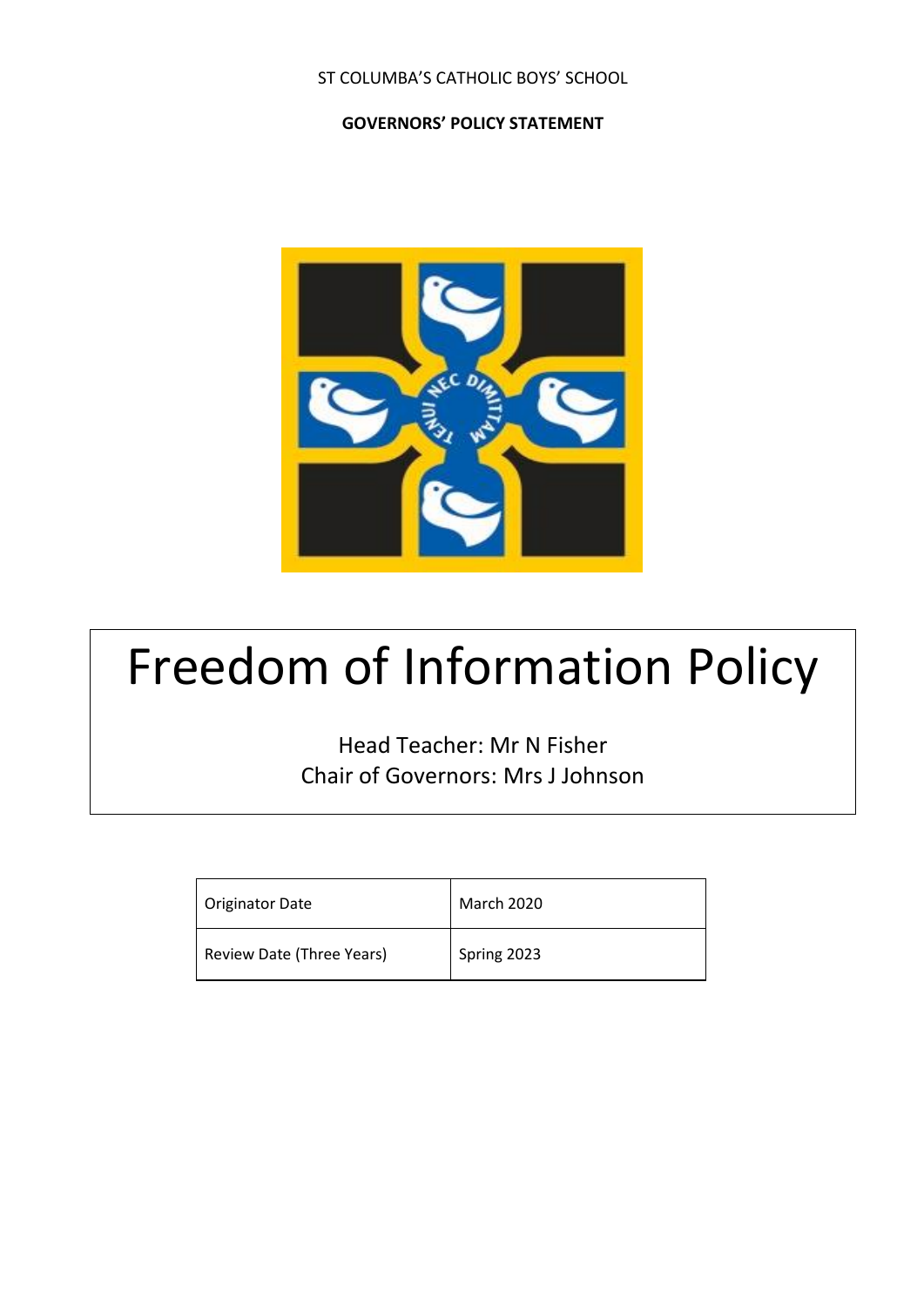# **Freedom of Information Act - Publication Scheme for Academies**

This publication scheme commits St Columba's Catholic Boys' School to make information available to the public as part of its normal business activities. The information covered is included in the classes of information mentioned below, where this information is held by the school. Additional assistance is provided to the definition of these classes in sector specific guidance manuals issued by the Information Commissioner.

The scheme commits St Columba's:

- To proactively publish or otherwise make available as a matter of routine, information, including environmental information, which is held by the authority and falls within the classifications below;
- To specify the information which is held by the school and falls within the classifications below;
- To proactively publish or otherwise make available as a matter of routine, information in line with the statements contained within this scheme;
- To produce and publish the methods by which the specific information is made routinely available so that it can be easily identified and accessed by members of the public;
- To review and update on a regular basis the information the authority makes available under this scheme;
- To produce a schedule of any fees charged for access to information which is made proactively available; and
- To make this publication scheme available to the public.

## **Classes of Information**

#### **Who we are and what we do**

Organisational information, locations and contacts, constitutional and legal governance.

#### **What we spend and how we spend it**

Financial information relating to projected and actual income and expenditure, tendering, procurement and contracts.

#### **What our priorities are and how we are doing**

Strategy and performance information, plans, assessments, inspections and reviews.

#### **How we make decisions**

Policy proposals and decisions. Decision making processes, internal criteria and procedures, consultations.

#### **Our policies and procedures**

Current written protocols for delivering our functions and responsibilities.

#### **Lists and Registers**

Information held in registers required by law and other lists and registers relating to the functions of the authority.

#### **The Services we Offer**

Advice and guidance, booklets and leaflets, transactions and media releases. A description of the services offered.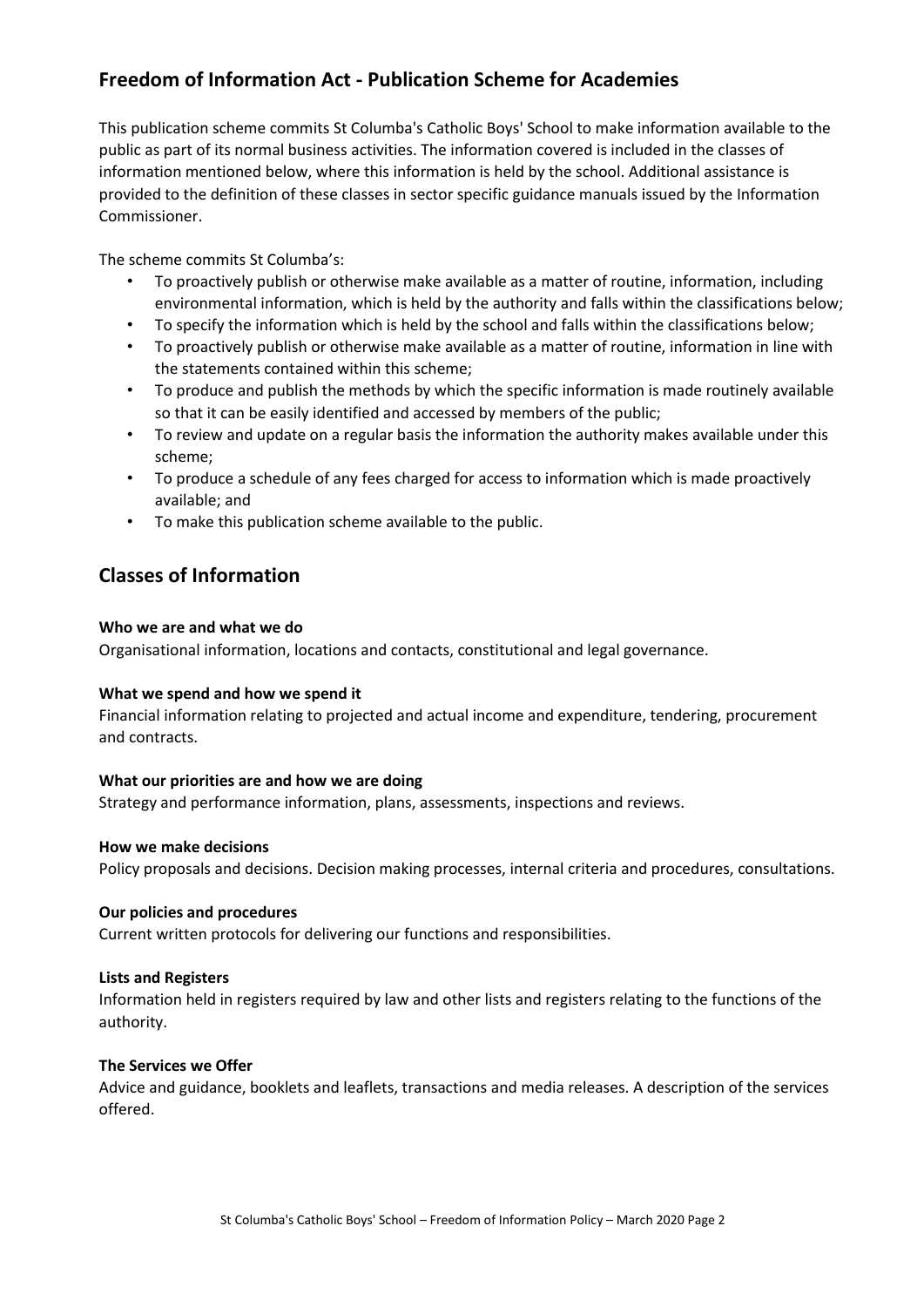#### **The classes of information will not generally include:**

- Information the disclosure of which is prevented by law, or exempt under the Freedom of Information Act, or is otherwise properly considered to be protected from disclosure.
- Information in draft form.
- Information that is no longer readily available as it is contained in files that have been placed in archive storage, or is difficult to access for similar reasons.

# **The method by which information published under this scheme will be made available**

The school will indicate clearly to the public what information is covered by this scheme and how it can be obtained.

Where it is within the capability of a public authority, information will be provided on a website. Where it is impracticable to make information available on a website or when an individual does not wish to access the information by the website, the school will indicate how information can be obtained by other means and provide it by those means.

In exceptional circumstances some information may be available only by viewing in person. Where this manner is specified, contact details will be provided. An appointment to view the information will be arranged within a reasonable timescale.

Information will be provided in the language in which it is held or in such other language that is legally required. Where an authority is legally required to translate any information, it will do so.

Obligations under disability and discrimination legislation and any other legislation to provide information in other forms and formats will be adhered to when providing information in accordance with this scheme.

## **Charges which may be made for Information published under this scheme**

The purpose of this scheme is to make the maximum amount of information readily available at minimum inconvenience and cost to the public. Charges made by the school for routinely published material will be justified and transparent and kept to a minimum.

Material which is published and accessed on a website will be provided free of charge.

Charges may be made for information subject to a charging regime specified by Parliament.

Charges may be made for actual disbursements incurred such as:

- Photocopying ;
- Postage and packaging;
- The costs directly incurred as a result of viewing information.

Charges may also be made for information provided under this scheme where they are legally authorised, they are in all the circumstances, including the general principles of the right of access to information held by public authorities, justified and are in accordance with a published schedule or schedules of fees which is readily available to the public.

If a charge is to be made, confirmation of the payment due will be given before the information is provided. Payment may be requested prior to provision of the information.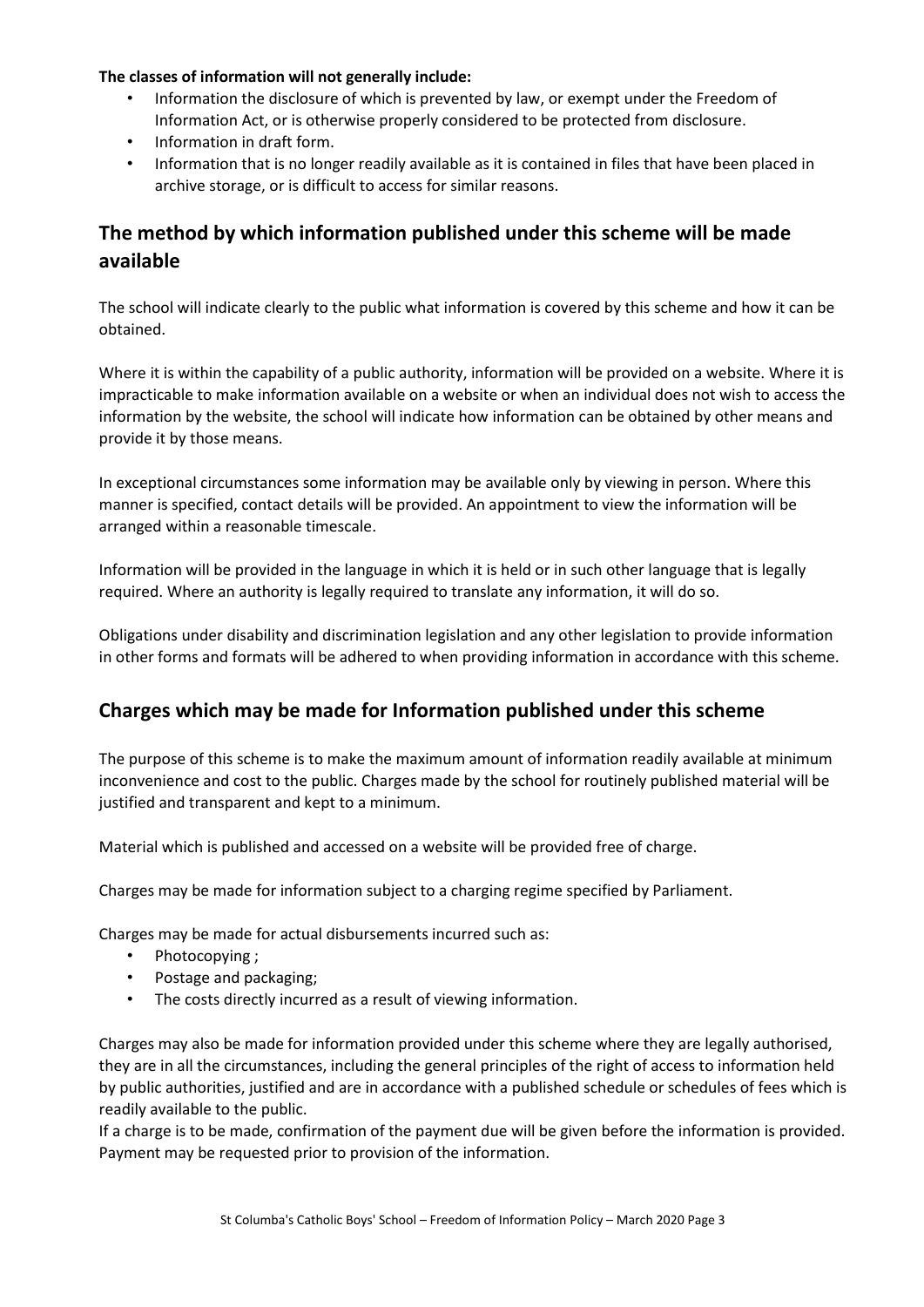## **Written Requests**

Information held by the school that is not published under this scheme can be requested in writing, when its provision will be considered in accordance with the provisions of the Freedom of Information Act.

Contact the Academy Executive Secretary a[t office@st-columbas.bexley.sch.uk](mailto:office@st-columbas.bexley.sch.uk)

# **The method by which information published under this scheme will be made available**

For academies, this model publication scheme is best complied with by following the suggested table below, which identifies the information which meets the requirements of the Information Commissioner.

- Reviewing and testing the control systems for which they are responsible on a regular basis.
- Ensuring that controls are being complied with and their systems continue to operate effectively.
- Implementing new controls to reduce the risk of similar fraud occurring where frauds have taken place.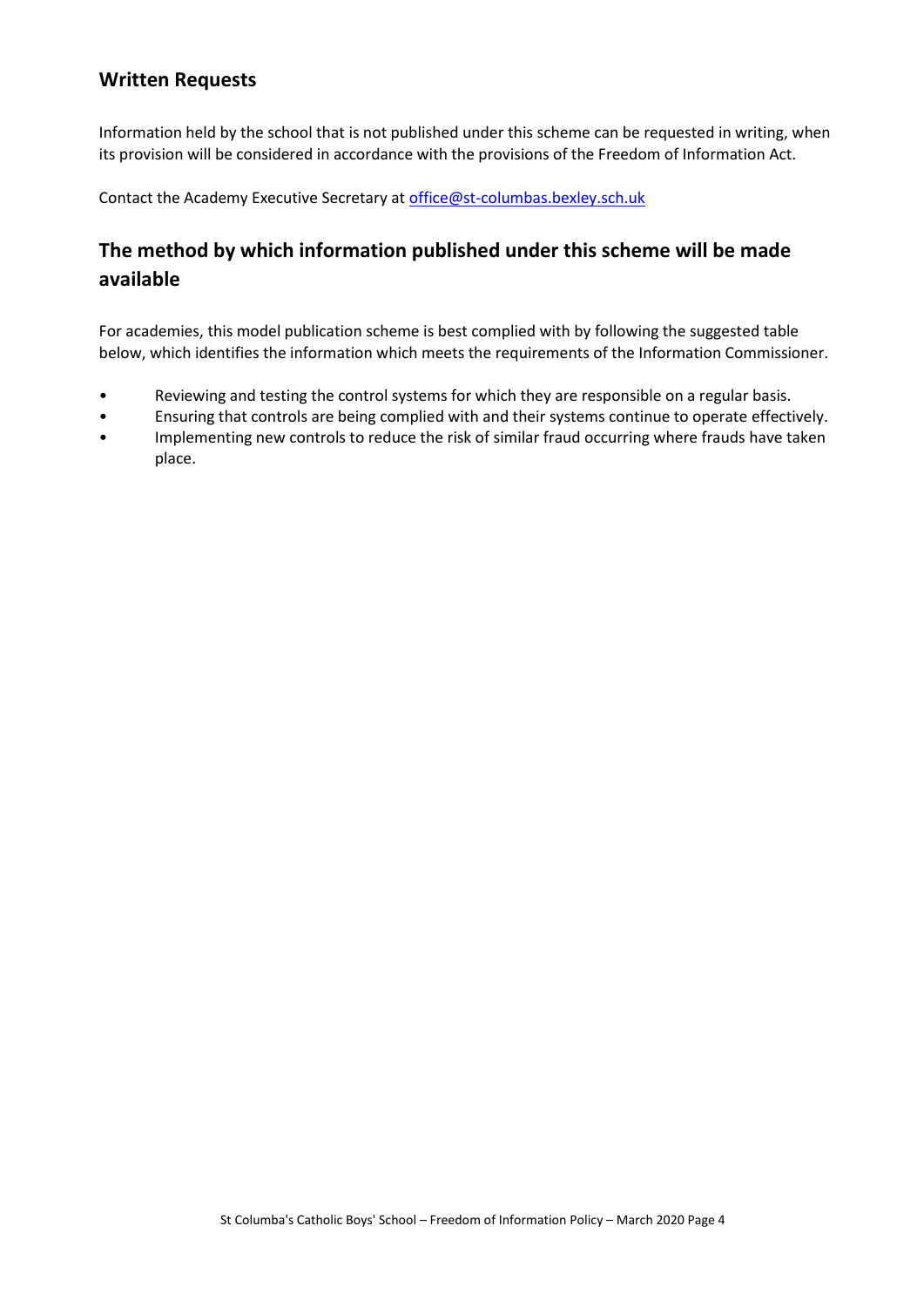## **Freedom of Information**

# **Guide to information available from St Columba's Catholic Boys' School under the publication scheme**

| Information to be published                                                                                                                                                     | How the information can                                     |                    |  |
|---------------------------------------------------------------------------------------------------------------------------------------------------------------------------------|-------------------------------------------------------------|--------------------|--|
|                                                                                                                                                                                 | be obtained                                                 | Charge             |  |
| WHO WE ARE AND WHAT WE DO                                                                                                                                                       |                                                             |                    |  |
| Academy Funding Agreement - a link to the document on the Department for<br><b>Education's website</b>                                                                          | School website                                              | None               |  |
| Academy Order (if applicable)                                                                                                                                                   | School website                                              | None               |  |
| School staff and structure - names of key personnel                                                                                                                             | School website                                              | None               |  |
| Governing body - names and contact details of the governors and the basis of their<br>appointment                                                                               | Academy<br>the<br>Executive<br>Via<br>Secretary             | None               |  |
| School session times, term dates and holidays                                                                                                                                   | School website or upon request                              | None               |  |
| Location and contact information - address, telephone number and website                                                                                                        | School website                                              | None               |  |
| Contact details for the Principal and the Governing Body                                                                                                                        | Academy<br>Via<br>the<br>Executive<br>Secretary             | None               |  |
| <b>School Prospectus</b>                                                                                                                                                        | School website or upon request                              | None               |  |
| GCSE results - a link to the data on the Department for Education's website                                                                                                     | School website                                              | None               |  |
| WHAT WE SPEND AND HOW WE SPEND IT                                                                                                                                               |                                                             |                    |  |
| The current and the previous two years financial years accounts (accounts that<br>have been filed with the Charity Commission and Companies House).                             | Upon request from the Academy<br><b>Executive Secretary</b> | Photocopying costs |  |
| Annual budget plan and financial statements                                                                                                                                     | Upon request from the Academy<br><b>Executive Secretary</b> | Photocopying costs |  |
| Capital funding - details of capital funding allocated to the school along with<br>information on related building projects and other capital projects                          | Upon request from the Academy<br><b>Executive Secretary</b> | Photocopying costs |  |
| Additional funding - Income generation schemes and other sources of funding.                                                                                                    | School website or upon request                              | None               |  |
| Procurement and contracts - details of procedures used for the acquisition of<br>goods and services. Details of contracts that have gone through a formal tendering<br>process. | Upon request from the Academy<br><b>Executive Secretary</b> | Photocopying costs |  |
| Staffing and grading structure                                                                                                                                                  | Upon request from the Academy<br><b>Executive Secretary</b> | Photocopying costs |  |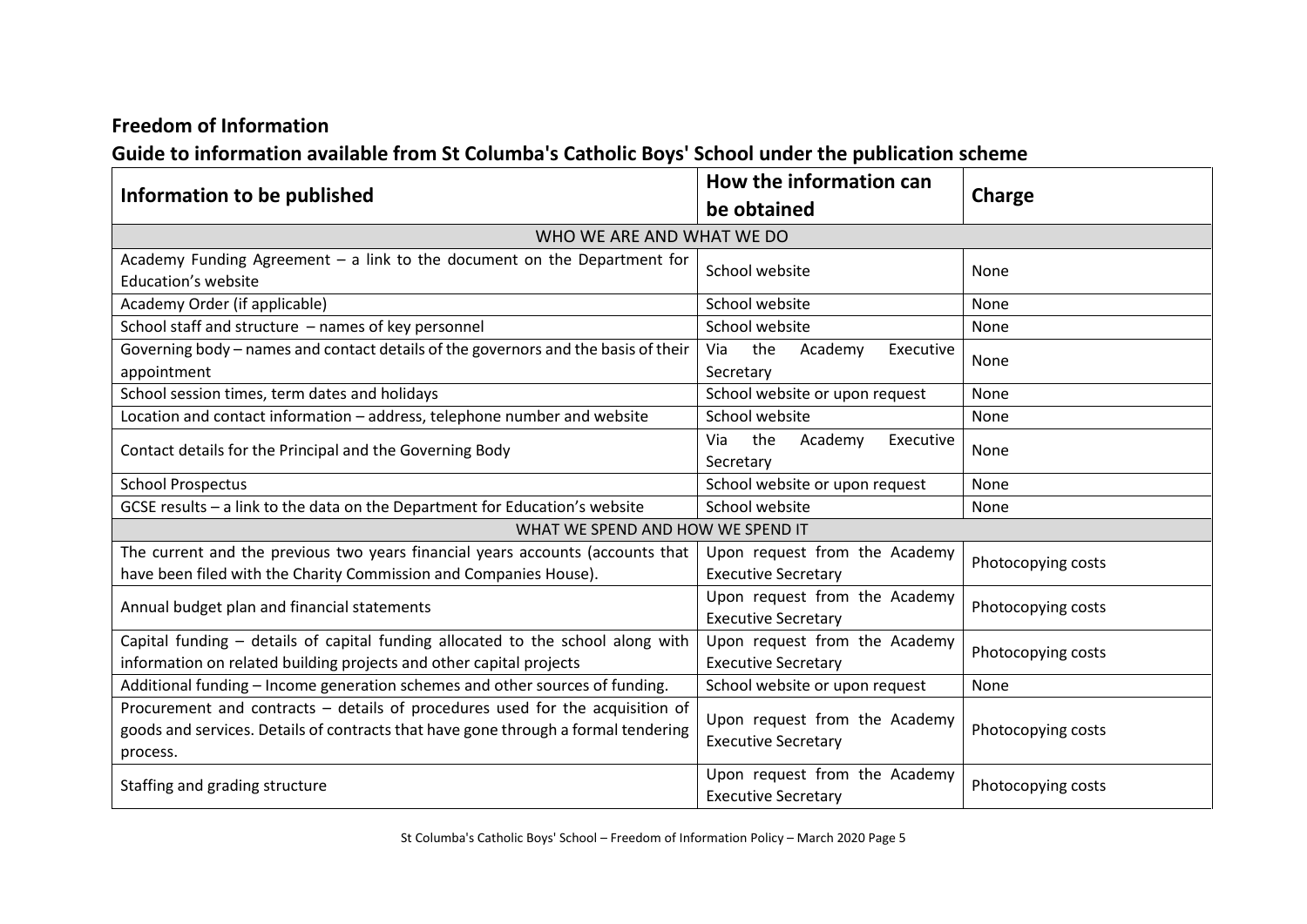| Pay policy $-$ a statement of the Academy's policy on procedures regarding      | Upon request from the Academy  | Photocopying costs          |  |  |
|---------------------------------------------------------------------------------|--------------------------------|-----------------------------|--|--|
| teachers' pay.                                                                  | <b>Executive Secretary</b>     |                             |  |  |
| Governors' allowances - Details of allowances and expenses that can be claimed  | Upon request from the Academy  | Photocopying costs          |  |  |
| or incurred.                                                                    | <b>Executive Secretary</b>     |                             |  |  |
| WHAT OUR PRIORITIES ARE AND HOW WE ARE DOING                                    |                                |                             |  |  |
| (Strategies and plans, performance indicators, audits, inspections and reviews) |                                |                             |  |  |
|                                                                                 | Upon request from the Academy  | Photocopying costs          |  |  |
|                                                                                 | <b>Executive Secretary</b>     |                             |  |  |
| Current information should be published.                                        |                                |                             |  |  |
| School profile                                                                  |                                |                             |  |  |
| Government supplied performance data                                            | Upon request from the Academy  | Photocopying costs          |  |  |
| OFSTED report - summary and full report                                         | <b>Executive Secretary</b>     |                             |  |  |
|                                                                                 | Upon request from the Academy  | Photocopying costs          |  |  |
| Performance management information                                              | <b>Executive Secretary</b>     |                             |  |  |
| Academy's future plans - any major proposals on safeguarding and promoting the  | Upon request from the Academy  |                             |  |  |
| welfare of children.                                                            | <b>Executive Secretary</b>     | Photocopying costs          |  |  |
| Child protection $-$ policies and procedures on safeguarding and promoting the  | School website or upon request | None                        |  |  |
| welfare of children.                                                            |                                |                             |  |  |
| <b>HOW WE MAKE DECISIONS</b>                                                    |                                |                             |  |  |
| Admissions policy - arrangements and procedures and right of appeal – include   |                                |                             |  |  |
| information on application numbers and number of successful applicants by each  | School website                 | None                        |  |  |
| oversubscription criteria.                                                      |                                |                             |  |  |
| Governing body meeting agendas, papers and minutes - information that is        | Upon request from the Academy  | Photocopying costs          |  |  |
| properly considered to be private will be excluded.                             | <b>Executive Secretary</b>     |                             |  |  |
| OUR POLICIES AND PROCEDURES                                                     |                                |                             |  |  |
| <b>Mandatory Policies</b>                                                       | School website                 | None                        |  |  |
|                                                                                 | School website or upon request |                             |  |  |
| <b>Other Policies</b>                                                           | from the Academy<br>Executive  | None/ photocopying costs if |  |  |
|                                                                                 | Secretary                      | requested                   |  |  |
| Records management and personal data policies                                   | Upon request from the Academy  | Photocopying costs          |  |  |
| Information security                                                            | <b>Executive Secretary</b>     |                             |  |  |